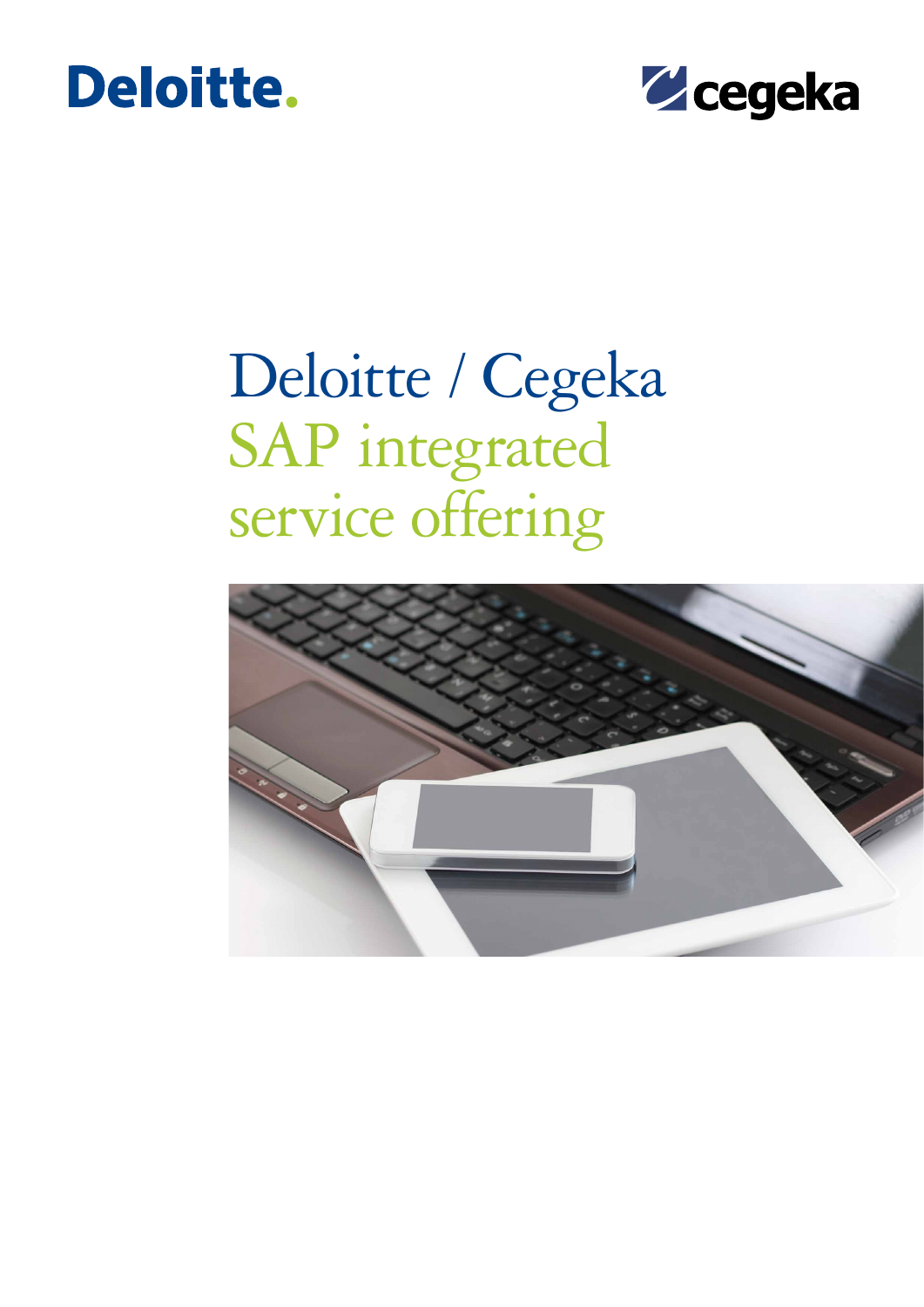## Deloitte and Cegeka, offering the best of two worlds

#### **Complementary capabilities**

Deloitte Consulting Belgium and Cegeka Group are jointly offering the full range of SAP support services to their clients in Belgium. Deloitte combines its expertise in SAP-enabled business transformation programs and application management services with the infrastructure service capabilities of Cegeka, resulting in an integrated service offering for clients looking to transform their business or outsource the maintenance of their SAP system.

As a Value Added Reseller (VAR) for SAP, Deloitte can offer its clients the full spectrum of SAP related services starting from providing the SAP licences to implementing the SAP solution and supporting it after go-live, all supported by Cegeka's broad, yet specialised ICT infrastructure services.

#### **SAP support on multiple levels**

The below delivery model clearly shows how Deloitte and Cegeka jointly cover the full spectrum of SAP related services.

Clients can be supported by Deloitte and Cegeka through all levels, or in one or more specific levels, depending on the client's needs:

- Level 0: Business requirements and process improvements are identified at this level. The super users are responsible for testing new functionalities, for safeguarding the quality of the master data and providing initial problem resolution to end users.
- Level 1: This level is traditionally known as "Help Desk Operations", i.e. responding to calls,

registration of incidents, prioritization of issues and follow-up of incidents throughout the resolution process.

- Levels 2/3/4: Support activities on levels 2, 3 and 4 may vary from functional and technical issue analysis, to break-fix resolution, identification and implementation of change requests, transport management, monitoring of interfaces and batch jobs, coordination of software bug resolution and escalation of issues towards external software providers.
- Level 5: This level ensures that software components underlying the application functionality are functioning correctly, and are kept in good health. It also contains SAP Basis Support: tuning, monitoring, system technical escalation, system technical housekeeping jobs, etc.
- Level 6: This level includes all necessary activities required to guarantee that all servers, appliances and other IT infrastructure components are working correctly. Typically these activities take place at the Operating system level: monitoring, patch management, incident management, backup restore and capacity management. System management ensures that the IT infrastructure is running smoothly.
- Level 7: This level provides a complete infrastructure platform, including hardware and licenses necessary for the different application workloads to run on. Basic capacity such as storage, network and servers may be provisioned in an flexible way. A combination of dedicated infrastructure and a shared (private) cloud model are offered in an integrated fashion.

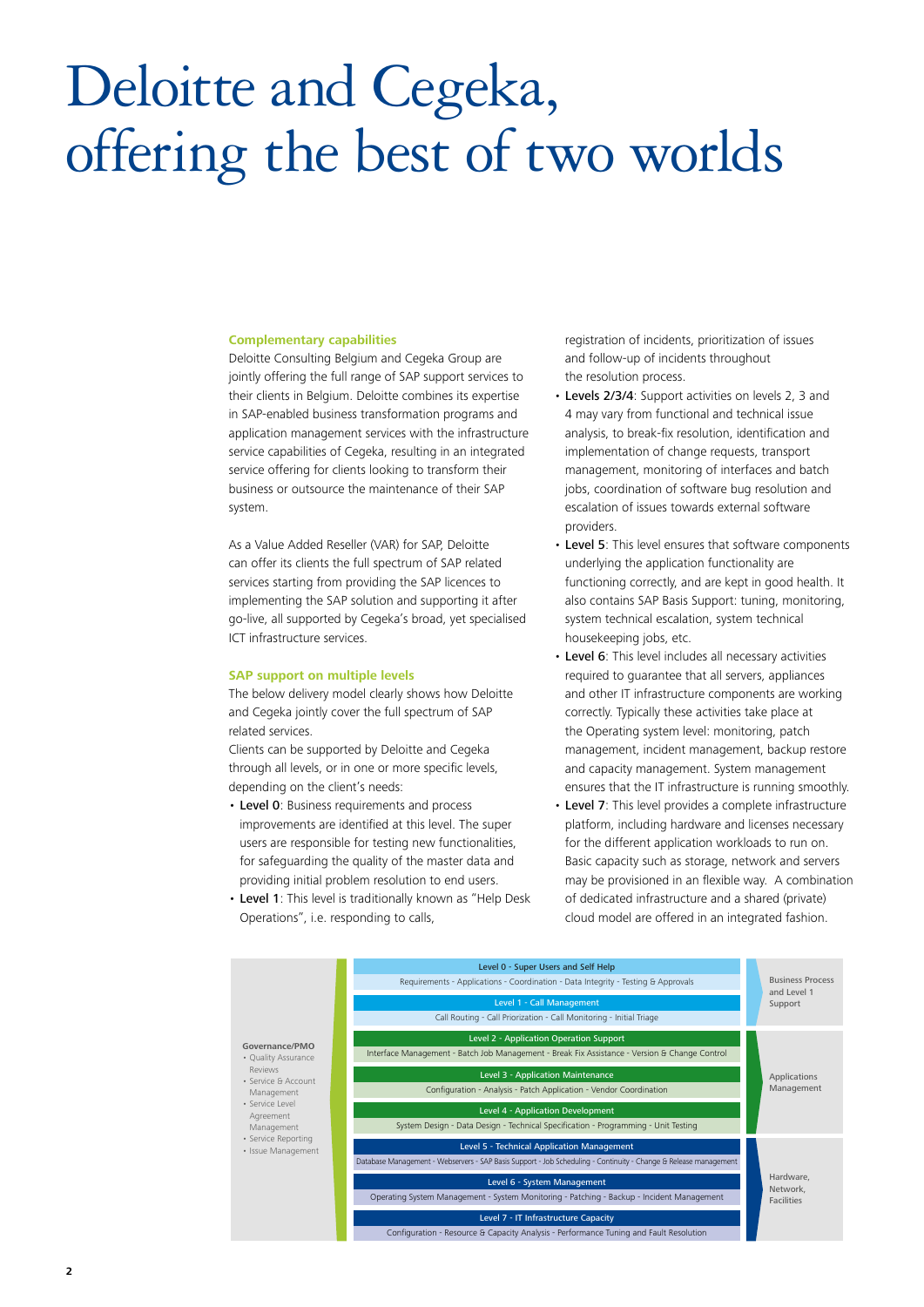#### **Multiple engagement models**

Deloitte and Cegeka will support the client in choosing the most appropriate model for supporting its SAP systems based on different criteria. For each model, the optimal combination of onshore and offshore capabilities will need to be considered.

In the **Staff Augmentation Model**, the client remains in full control of the SAP support. Deloitte and Cegeka will deliver ad hoc resources for specific domains or in case additional capacity is needed for a limited period of time.

In the **Co-Sourcing Model**, the responsibility for the deliverables is shared. The client makes optimal use of the expertise and the scale of the Deloitte/Cegeka SAP support organisation.

When the client prefers to outsource the SAP support, the **Managed Service Model** is appropriate.

Finally, the **Value Level Based Model** comprehends the most extensive form of outsourcing the SAP support activities. In this case, the service goes beyond merely supporting the SAP solution and systems but also drives optimization of the implemented end-to-end processes.

#### **Standardized approach**

Deloitte and Cegeka have a standardized approach for implementing and managing an SAP support organisation. This approach contains the following features:

- Organized through different dimensions: IT Service Management, Value Management, Organisational Change Management, Technology, Project Management and Quality Management.
- Making use of a standard approach for support organisation implementation: for each of the above disciplines, Deloitte has a toolset available to guarantee a fast and efficient implementation.
- Process oriented: Deloitte and Cegeka's process oriented approach is based on industry best practices such as CMMI, COBIT and ITIL. Cegeka's service management and security is certified by ISO 9001, ISO 27001 and ISO 27002 and under permanent evaluation by an ongoing ISAE 3402 and 3000 (Type II) audit process.
- Based on standardized roles and responsibilities: clear and comprehensive descriptions of the multiple roles and responsibilities of an SAP support organisation are readily available.

|                           | <b>Staff Augmentation Model</b>                                                                                | <b>Co-Sourcing Model</b>                                                                                | <b>Managed Service Model</b>                                                                          | Value Level Based Model                                                                                                                      |
|---------------------------|----------------------------------------------------------------------------------------------------------------|---------------------------------------------------------------------------------------------------------|-------------------------------------------------------------------------------------------------------|----------------------------------------------------------------------------------------------------------------------------------------------|
| Model                     | Deloitte/Cegeka recources<br>work under client direction<br>and supervision                                    | Deloitte/Cegeka and client<br>jointly responsible for plan<br>and deliverables                          | Deloitte/Cegeka responsible<br>for deliverables but working<br>in collaboration with client           | Deloitte/Cegeka assume<br>custodial responsibility of<br>applications                                                                        |
| Location                  | Onshore and offshore                                                                                           | Onshore and offshore                                                                                    | Client coordination team<br>onsite, rest of the team<br>works remotely                                | Client coordination team<br>on-site, the rest of the team<br>works remotely                                                                  |
| <b>Benefit</b>            | Quick ramp-up suitable<br>to handle fast turnaround<br>jobs and filling skill gaps in<br>existing client teams | Cost savings from leveraging<br>joint capabilities plus<br>Deloitte's accountability and<br>scalability | Cost savings from leveraging<br>Deloitte & Cegeka's model<br>and accountability for service<br>levels | Cost savings from leveraging<br>Deloitte & Cegeka's<br>accountability for service level<br>and incentives for continued<br>value improvement |
| Commercial<br>arrangement | Fixed fee for fixed capacity<br>or T&M                                                                         | Fixed fee for fixed capacity or<br>T&M or service level based                                           | Fee for service level                                                                                 | Fee for service level plus<br>incentives for driven value                                                                                    |
| When to adopt?            | For anticipated fluctuations in<br>demand, when requirements<br>are not clearly defined, etc.                  | For offloading non-strategic<br>functions                                                               | To reduce cost and improve<br>service to the business                                                 | To drive incremental<br>improvement in the<br>achievement of business<br>objectives                                                          |